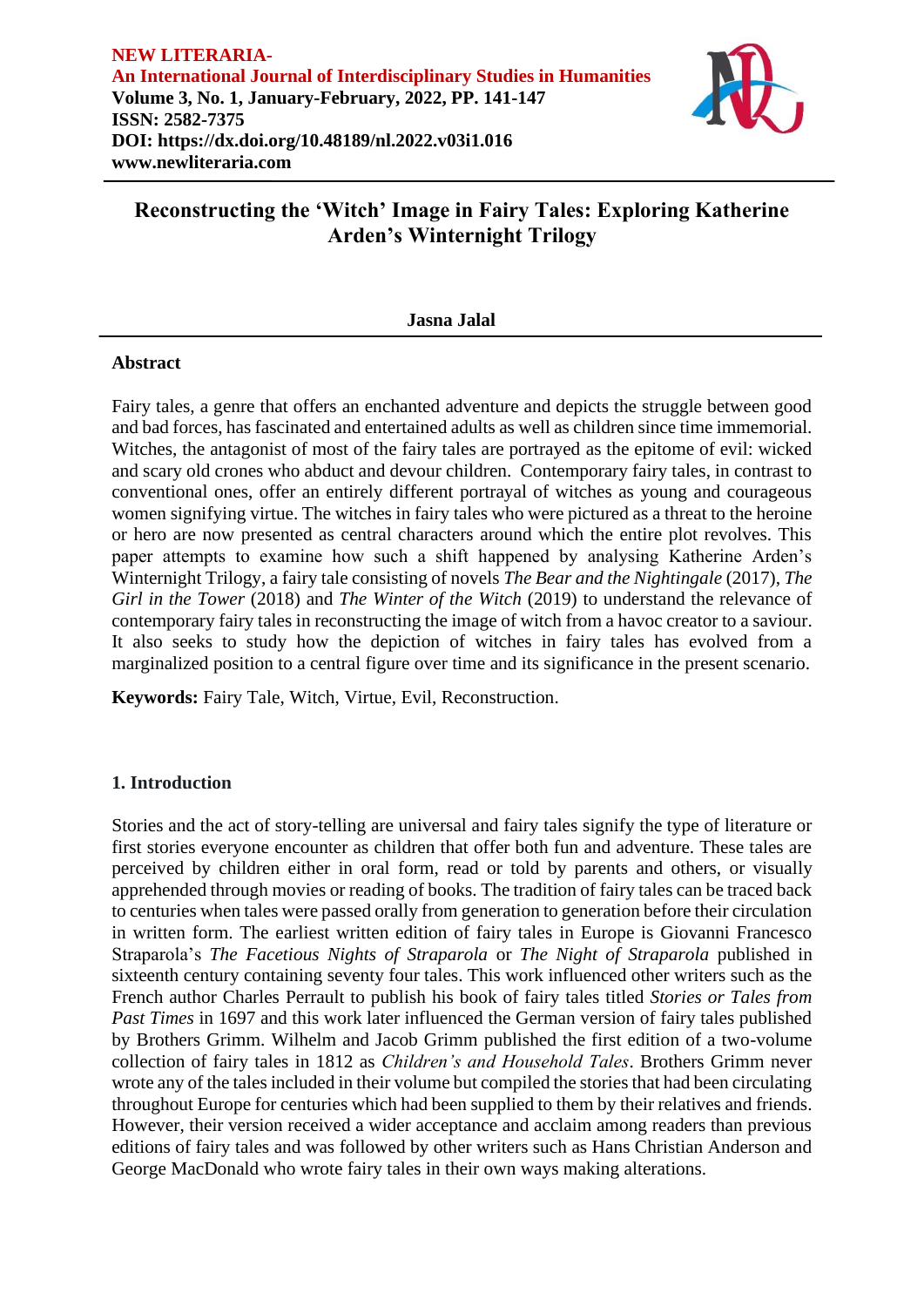**Reconstructing the 'Witch' Image in Fairy Tales: Exploring Katherine Arden's Winternight Trilogy**

### **2. Fairy Tales**

Fairy tales impart certain seminal aspects through the stories. They often begin with the idea of 'once upon a time' and proceed to represent the conflict between good and evil forces where the former triumphs over the latter thereby proceeding to a happy ending of the tale with a moral note. Characters such as queens, princes, giants, dragons, dwarves, ogres, princesses and talking animals form chief aspects in fairy tales along with magical elements such as talking mirror as in "Snow White", frog that turns into a Prince as in "The Frog Prince", pumpkin that turns into a carriage as in "Cinderella", and giant that lives up a beanstalk as in "Jack and the Beanstalk."

A virtuous protagonist and a malevolent antagonist form an essential trope in fairy tales. Often the antagonists in fairy tales are evil stepmothers as depicted in "Cinderella" and "Snow White", or witches as presented in "Rapunzel", "Hansel and Gretel" and "The Little Mermaid". They use power or magic to control and destroy everyone for personal gain and are severely punished by death at the end of the tale. Sheldon Cashdan (1999) says, "Western fairy tales, particularly those of the Grimm brothers, subscribe more to the biblical principle of an eye for an eye, a tooth for a tooth. One must, in the last analysis, pay for one's sins. Only by destroying the evil in the story can justice be served and undesirable tendencies in the reader mastered**"**  (Cashdan, 1999, p. 56).

### **2.1 Significance of Fairy Tales**

As Jack Zipes (2012) quotes the words of Vincenzo di Kastiaux, "Fairy Tale signifies belief in the supernatural, not the suspension of belief. We all believe in the extra-ordinary of Once Upon a Time. We need to believe. We all dream and breathe through our Tales" (Zipes, 2012, p. 21). Fairy tales form part and parcel of humanity. Even though adults too also enjoy fairy tales, they impart an inseparable role in the lives of children since the early stage in shaping their character, behaviour and outlook towards the real world.

Fairy tales have an intense role in the emotional development of children as it guides and assists them in addressing issues in real life when the imaginative, creative world acts as a realm to the concrete world of life experiences. They render children a means to address their unexpressed thoughts, emotions and confusions thereby allowing them to identify with them. F. Andre Favat (1977) suggests that "Children's turning to the tale is no casual recreation or pleasant diversion; instead, it is an insistent search for an ordered world more satisfying than the real one, a sober striving to deal with the crisis of experience they are undergoing" (Favat, 1977, p. 62).

Fairy tales also present an existential dilemma in a simplified way so that the children imbibe it in an intense manner including the images that accompany the stories. The child unconsciously internalises such symbolic depictions and often associate the self with the good character. Fairy tales also affirm the fact that struggles or difficulties are inevitable aspects of existence, the need to tackle obstacles and emerge victorious through moral affirmation. The moral message conveyed by the tale has an everlasting impact upon the unconscious mind of the child in addressing the future ordeals as a happy ending is ensured by the tales.

Fairy tales are, in fact, future oriented tales that mould and shape the young developing minds. It is significant as a work of art that has comprehensible as well as symbolic meanings. Paul V. Trad, in his work *The Preschool Child: Assessment, Diagnosis and Treatment*  discusses the study conducted by Scarlett and Wolf in examining the influence of fairy tales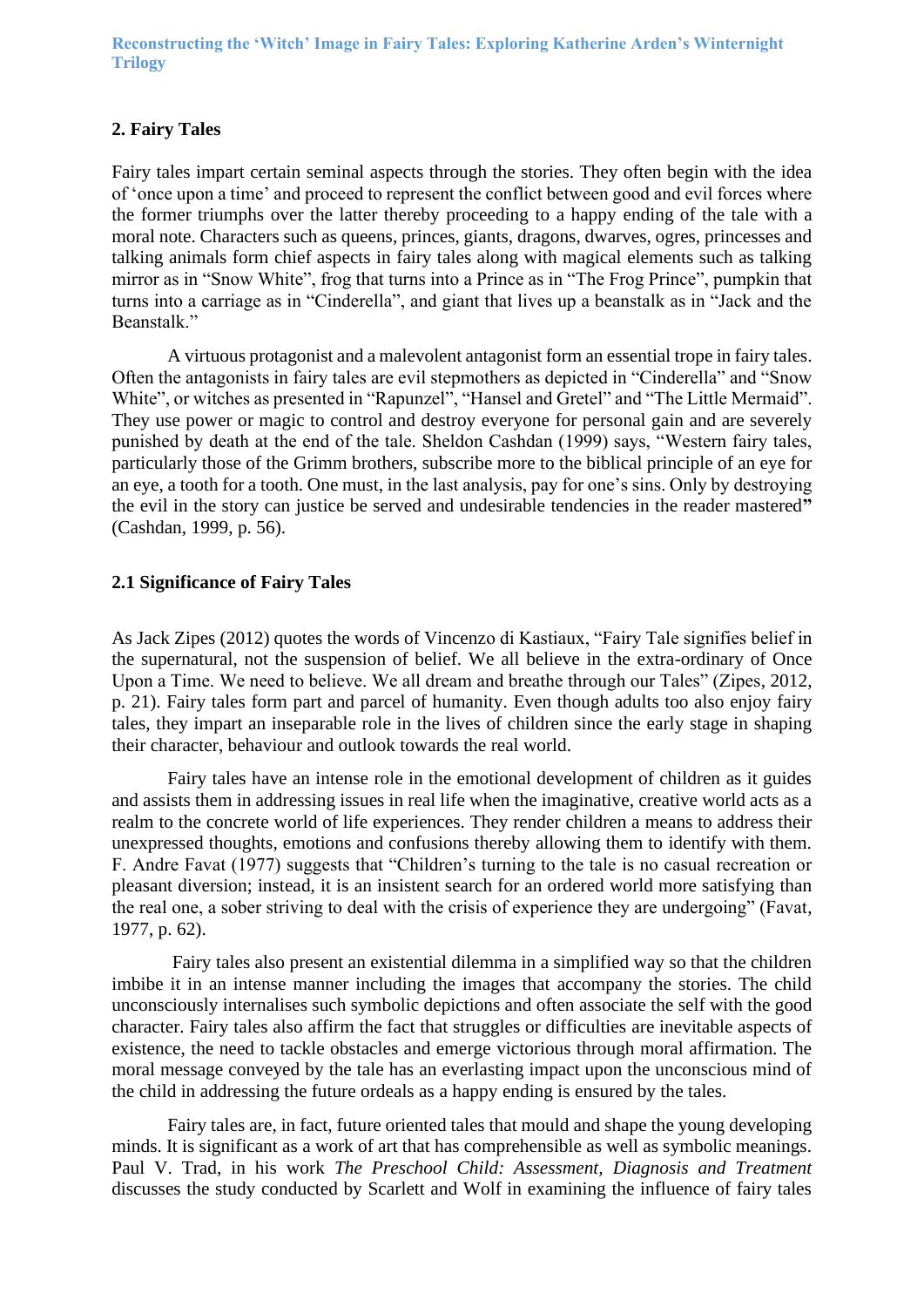upon children. According to them, fairy tales and real life overlap as well as intrude upon one another.

### **2.2 Depictions in Fairy Tales**

*.*

Fairy tales, though perceived as symbolic representation of life, are also criticised as not rendering the true picture of life as it at times present far from reality or fearsome or cruel episodes which upset children and can generate serious consequences in shaping their character. They also play a relevant role in generating sexist and misogynistic notions in understanding as a well as internalising the concepts of gender, agency, freedom of choice and beauty. Conventional female stereotypes in fairy tales are limited to either good mothers, good wives or good daughters who are submissive or wicked witches and stepmothers who are deviant women. Male characters are often portrayed as powerful, authoritative, wealthy, courageous and handsome heroes who rescue the damsels in distress and offer a hand to them in marriage. Jack Zipes (2006) points out the words of women who were part of the Merseyside Women's Liberation Movement in Liverpool to indicate the role of the patriarchal symbolic order in perpetuating rigid notions of gender and sexuality through fairy tales. He states, "Fairy tales are political. They help to form children's values and teach them to accept our society and their roles in it. Central to this society is the assumption that domination and submission are the natural basis of all our relationships" (Zipes, 2006, p. 179).

Modern and postmodern depictions of fairy tales in forms such as stories, movies and animations stand in contrast to these conventional presentations and they are more emancipatory in conveying gender roles and practices. Edith Nesbit's *The Last of the Dragons* published in 1899 can be noted as an earliest attempt in deconstructing the traditional trope of fairy tales. The princess in the tale asks her father why she is supposed to be rescued from the dragon by a prince whom she regards as silly little boy and the author brings a change in the fairy tale plot where the princess and the prince together decide to tame the last dragon in Cornwall. Nesbit also presents the prince as a doubting, unheroic one who fears of getting killed by the dragon while the princess as a brave and confident young lady.

In "The Spell of the Magician's Daughter" (1902) by Evelyn Sharp, Firefly, the youngest of four daughters of a magician stands as an outstanding character who decides not to master magic and to become a witch unlike her sisters. At the end of the tale, the prince marries her not because of her beauty, but because of her cleverness, perseverance and assertion of her dignity as a woman. Jeanne Desy's "The Princess Who Stood on Her Own Two Feet" (1982) also depicts a princess who is a witch and refuses to marry a Prince who fails to respect and accept her virtue.

These revisionist attempts in fairy tales can also be placed in parallel with feminist reworking of fairy tales. Anne Isbella Thackeray Ritchie in *Bluebeard's Keys and Other Stories (1873)* rewrites nine fairy tales and reinterpret them in a way that suits the time. Anne Sexton's *Transformations* (1971) also offers a collection of confessional poetry based on the revision of classic fairy tales by Brothers Grimm. Angela Carter, inspired by the fairy tale collection of author Charles Perrault, reworked the tales focusing on gender politics in her work *The Bloody Chamber and Other Tales* (1979). Jack Zipes' *Don't Bet on the Prince: Contemporary Feminist Fairy Tales in North America and England* (1986) and Barbara Walker's *Feminist Fairy Tales* (1996) portray women characters in tales as controllers of their own fate rather than being submissive, silent individuals.

Such feminist representations can be regarded as a fight against the so far accepted and followed gender roles and behaviours. It is also an act of rejecting the patriarchal conventions and norms thereby deconstructing the systems of power and structures of oppression towards a female-centric one. According to Jack Zipes (2006), "The traditional stories are transfigured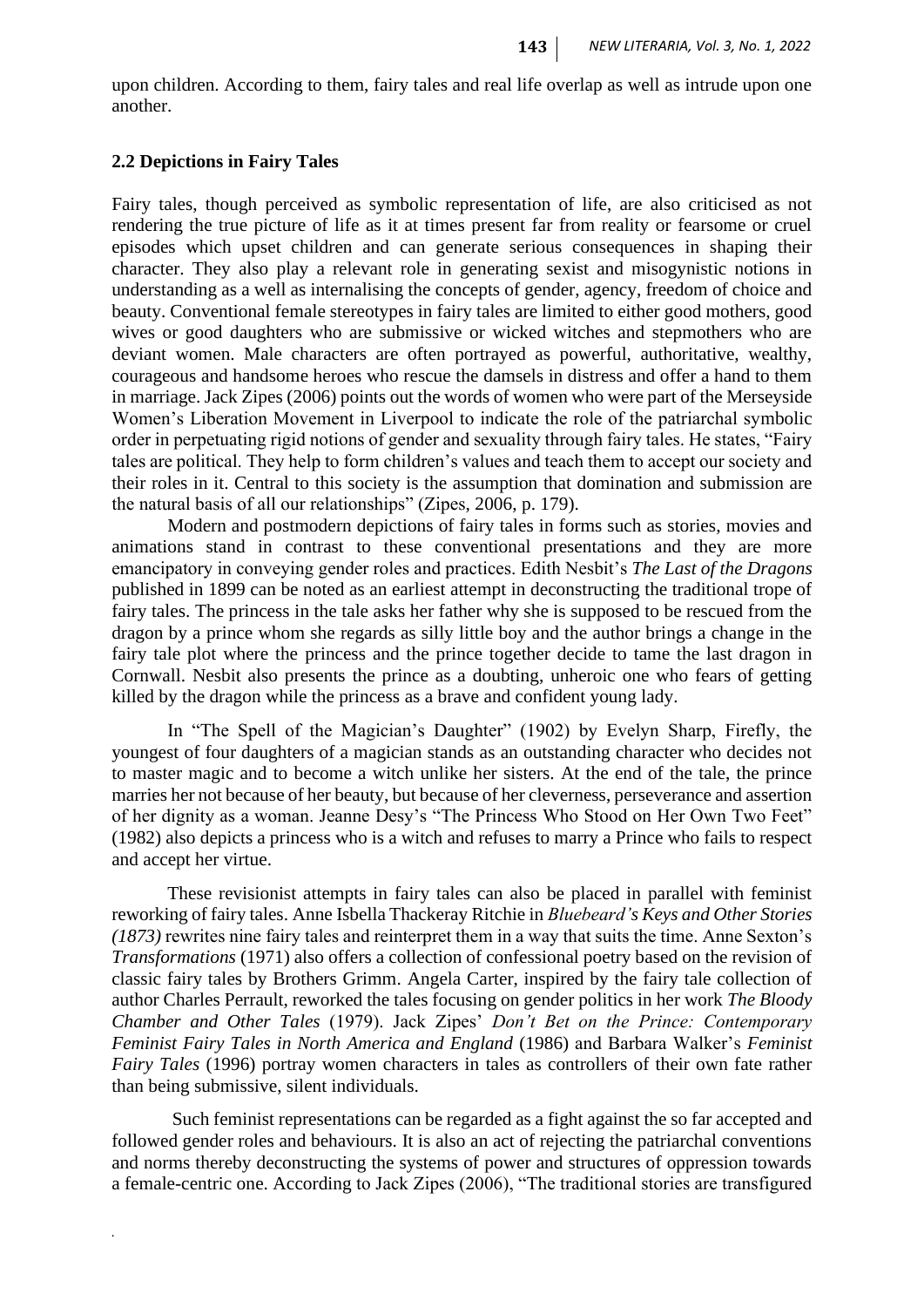so that their repressive substance is subverted. The reversal of form, characters and motifs is intended to expand the possibilities to question the fairy tale discourse within the civilizing process (Zipes, 2006, p. 181).

## **3. Witch in Literature**

Witches have been part of literature for centuries and it dates back to classical literature from Homer's *Odyssey*, Ovid's *Metamorphoses,* and Horace's *Epodes* which depicted them as evil beings indulged in malignant practice creating havoc. The writings of the Middle Ages, mainly demonological works written between 1435 and 1689, such as Joanne Nider's *Formicarius* or *The Ant Hill* (1435) and *Malleus Maleficarum* or *The Hammer of Witches* (1486) by Heinrich Kramer and Jacob Sprenger also played a significant role in shaping the popular perception of witches with extreme misogynistic notions. *Daemonologie* (1597) by King James VI of Scotland (James I of England) further projected witches as evil beings and shaped the image of witches for later writers like William Shakespeare (Macbeth) and Thomas Middleton *(*The Witches*).*

 The twentieth century heralded a revolutionary change in the depiction of witches through the genre of fantasy literature by the works of L. Frank Baum's *The Wonderful Wizard of* Oz (1900), and later by Roald Dahl's *The Witches* (1983) and J. K. Rowling's *Harry Potter* series (1997-2007) which caricatured witches differently and brought a Witch Wave in popular culture resulting in the film adaptations of these works. The popular image of the witch too has undergone several changes in various forms of media as a result and fairy tales are a significant category that marked the change in the portrayal of witches.

## **3.1 Witch in Fairy Tales**

In fairy tales, witch is used a powerful symbol and reflection of the wicked inner conscience of human self. Witch depicts the archetypal deviant woman that denounces the norms of patriarchy and exercises the privileges of freedom, autonomy and outspoken nature often enjoyed by men. A witch thus challenges the conventional order of male-centrism by not confirming to societal expectations. "In a word, the portrayal of witches and other "evil women" in the tales perpetuates the stereotypical notion of the witch. The tales — didactic, cautionary and entertaining in nature — are conventional, conservative, and paternalistic. The tendency to depict a malevolent maternal figure that explains the formulaic existence of evil stepmothers/witches cannot be more appropriate for such patriarchal and sexist tales" (Shen, 2008, p. 21).

Witches, in fairy tales, are depicted as unattractive, scary old crones living in the outskirts of human dwellings or forests as an outcast and engaged in malicious actions harming others. In certain fairy tales such as "Hansel and Gretel", witch exhibits cannibalistic tendencies such as deluding and devouring children in spite of evil inclinations. She attracts children with her house made of confectionaries and bread to feast upon them. In "Rapunzel"*,* the witch imprisons the heroine in a room at the top of the tower and hides her from the rest of the world to satisfy her selfish motives. The Sea witch in "The Little Mermaid" is presented as a ruthless creature, residing in underwater swamp surrounded by sea serpents and toads. Her home is built by bones of human beings. She takes away the mermaid's voice to render her a potion that ensures mermaid a pair of legs.

Witches always act as an external threat to hero or heroine in fairy tales and their elimination or eradication is part and parcel of fairy tales to affirm the victory of good over bad forces. Witch, in fact, acts as foil to protagonist in appearance, character and actions in fairy tales.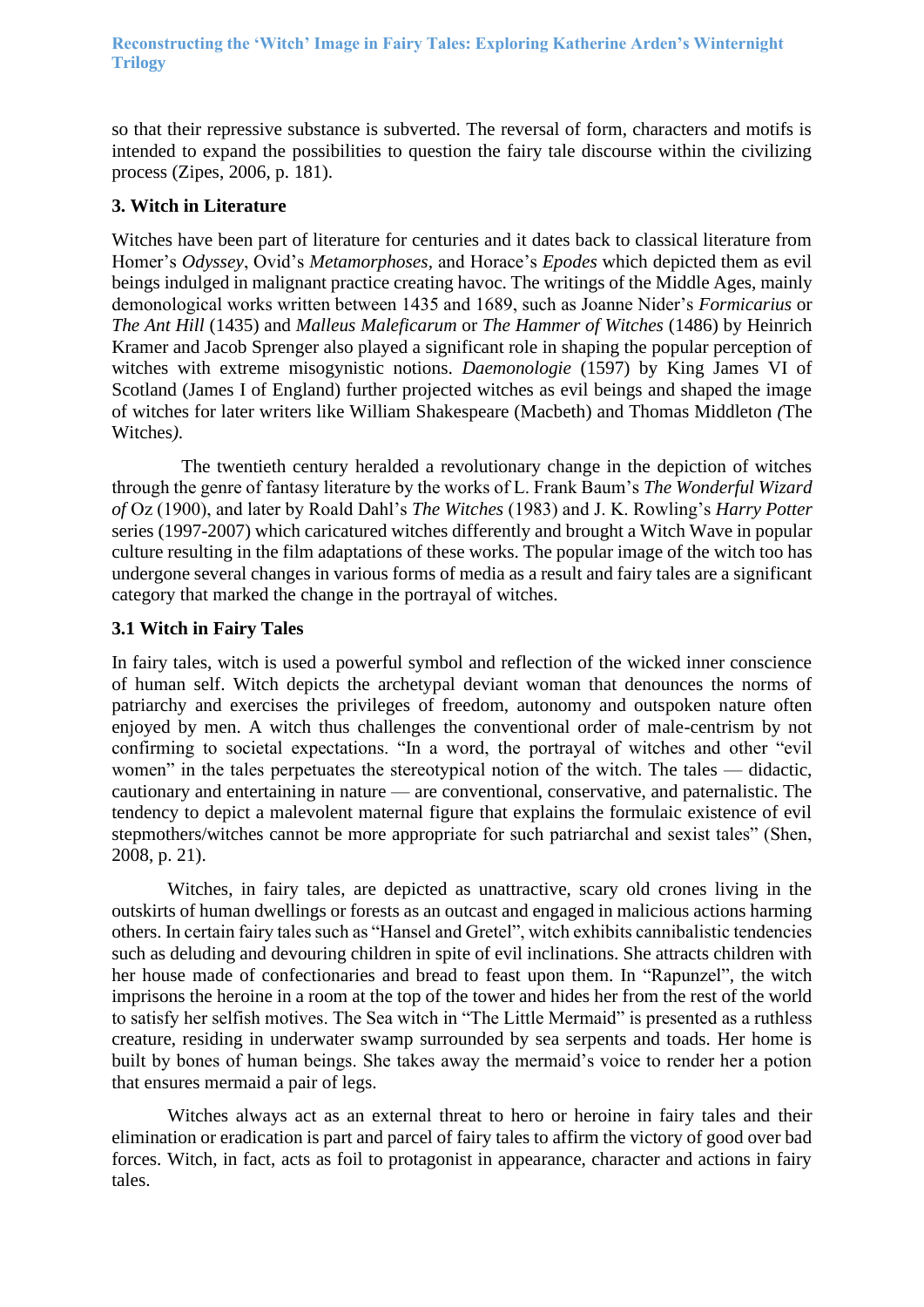### **3.2 Witch in Winternight Trilogy**

*.*

The Winternight Trilogy by Katherine Arden consists of novels *The Bear and the Nightingale* (2017), *The Girl in the Tower* (2018) and *The Winter of the Witch* (2019). The trilogy is set in medieval Russia and it blends Russian myths and culture to generate an evocative world. Vasilisa Petrovna, called as Vasya, the seventeen-year-old protagonist of the fiction who is the daughter of boyar Pyotr Vladimirovich and grand-daughter of the witch Tamara, reconstructs the stereotypical notion of witches in fairy tales and stands as an epitome of post-modern witch. The characters of fairy tales which usually belong to a fixed set of norms and conventions are dismantled by Arden through the trilogy.

 Vasya hails from Lesnaya Zemlya, the "Land of the Forest" (Arden, 2017, p. 416) and the setting of the novels is a typical patriarchal society where norms are defined and propagated by men. Being a young woman, her choices in life are limited to two as either marriage or a life in convent. But she chooses a third path, the path of magic and life as a witch thereby challenging the expected gender roles. Arden also includes aspects such as demons, spirits and invaders along with the significance of family bondage to strengthen her heroine as a true specimen of contemporary fairy tale protagonist who is a witch as well as saviour of the community.

Vasya contrasts the conventional figure of beautiful princess in fairy tales waiting for a charming prince to rescue from dilemma while she creates a path of her own, the path of witchcraft inherited from her grandmother, to take charge of her own life by transcending the limits. In contrast to the witches in traditional fairy tales, Vasya is young and forms part of a larger household than being an outcast pushed to the fringes. She emphasises a shift in the witch's marginal position to a central figure that regulates the entire plot of the fiction as a protagonist instead of being an antagonist.

 Vasya replaces the wicked, vicious image of a witch in fairy tales to a virtuous, caring and kind witch who acknowledges the forces of nature and spirits in pagan tradition along with her Christian faith to ensure the existence of humanity. She is religious, visits church alongside paying homage to old magic which is frowned upon by the church. She operates as the connecting link between the real world and the magical world to ensure their coexistence. She demands Dimitri, the Grand Prince of Moscow, not to condemn witches and allow people to have both the faiths by sharing the world together.

 Vasya cherishes her life as a witch, protects her family and prepares to sacrifice her life for their safety when she says, "I am not afraid to die" (Arden, 2019, p.147*)*. She emerges as the saviour of Moscow from Kaschei the Deathless, an evil sorcerer and bandits known as Tatars to claim the epithet "Vasili the Brave" (Arden, 2018, p. 152). She saves girls stolen from the villages to be sold in the slave market and safeguards the burnt villages as well as its people from harm.

 Vasya, on the one hand, holds on strictly to what she is, and at the same time, frames her own rules for fulfilling a life of freedom and satisfaction. She says, "I want freedom" (Arden, 2018, p.233) and adds, "You cannot send me to a convent; I am not going to marry anyone. I cannot be a lord in Moscow, but I will not be a maiden. I am going away" (Arden, 2018, p. 241). Being a girl, her longing to explore the world restricts her movement, so she chooses to cut her hair and dress as a boy. Morozko, the frost demon says, "The world is not kind to girls alone" (Arden, 2018, p. 62) as a warning to Vasya thereby reinforcing the hidden dangers.

 Vasya poses a threat to the priest Konstantin Nikonovich, who madly desires power and worldly pleasures. He calls her the green-eyed witch and judges her alluring and tempting him. His yearning to possess her and her denial forces him to attack her publicly accusing of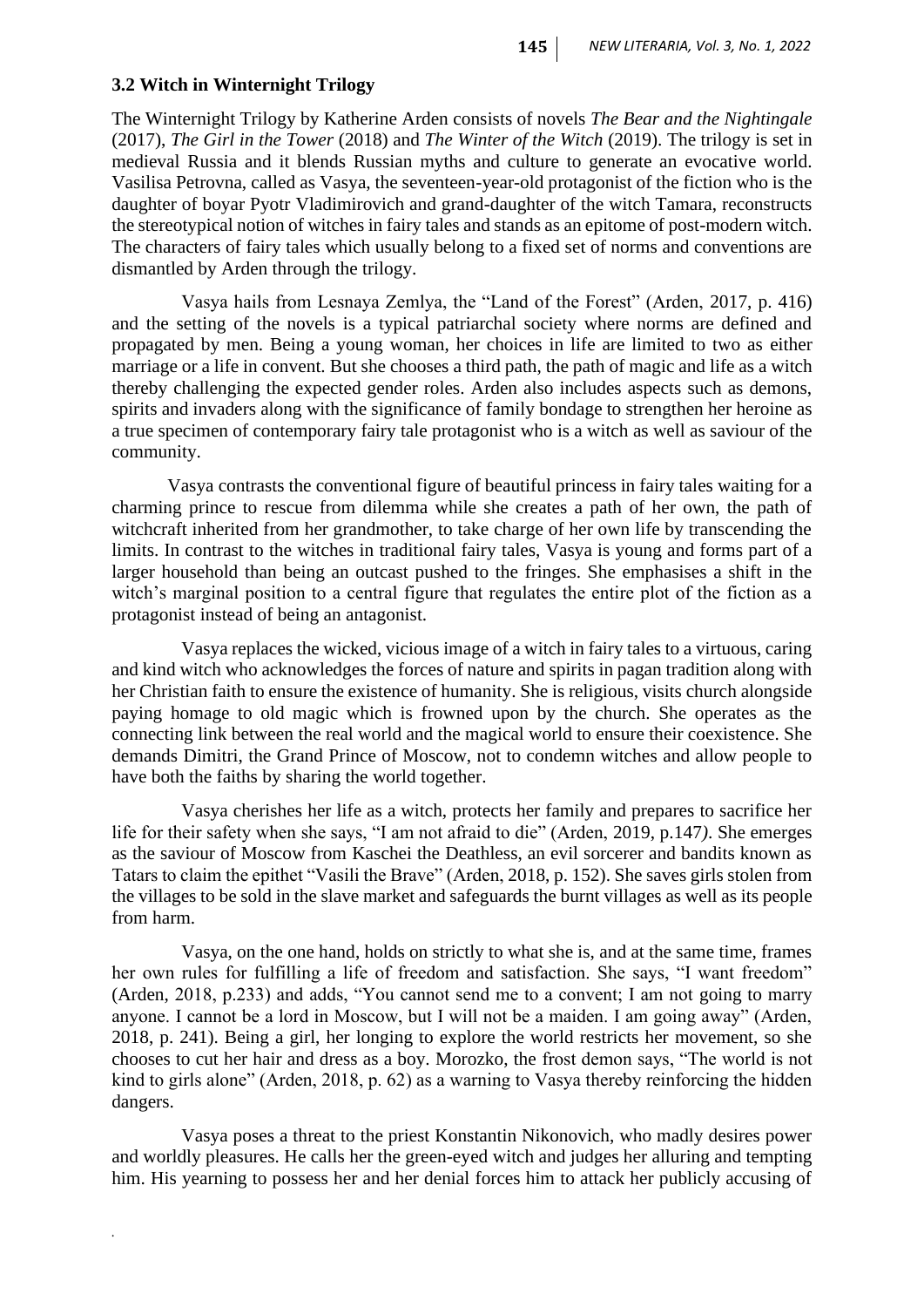**Reconstructing the 'Witch' Image in Fairy Tales: Exploring Katherine Arden's Winternight Trilogy**

black sorcery and attempts to burn her at the stake, a fate destined for all witches. Her horsemanship, desire to possess weapons and warrior like qualities add to her merit as a witch.

 Arden also brings a ground breaking change in the presentation of witches through her trilogy where she depicts Vasya's niece, Marya also as a witch possessing powers despite being a child. Marya too desires freedom and exhibits qualities of boldness and fearlessness as Vasya. She acts as a strong force in binding together the human world and the spiritual world together with Vasya. Marya's mother, Olga adheres to patriarchal norms and fears of her daughter' reputation by insisting to stay in the tower and hide her powers from the outer world.

 Vasya also presents an alteration in the depiction of other witches in the novels where her great-grandmother and her grandmother who were witches, abandoned from the mainstream society and forced to live a secluded life in the forest. She, on the other hand, lives as part of the family and society where her presence and actions become relevant for the survival of everyone. Vasya surfaces up as the determiner of everyone's fate.

### **4. Conclusion**

Fairy tales are a means of celebrating life through elements of fantasy and imagination. They act as instruments in imparting stories and lessons to children alongside offering them creativity and entertainment, improves vocabulary and problem-solving capacity and contemplates inner conflicts. Though they are framed within a conservative structure and plot, they always amuse the readers and stand timely.

Katherine Arden's Winternight Trilogy, a fairy tale consisting of novels *The Bear and the Nightingale* (2017), *The Girl in the Tower* (2018) and *The Winter of the Witch* (2019) reconstructs the conventional image of witches in fairy tales to redefine and recreate them in a new light. The 'witch' emerges as an accommodating protective figure rather than being an element to be eliminated from the social sphere.

This transformation in depiction can also be perceived as an attempt to reconcile the so far marginalised categories of traditions and practices such as witches and witchcraft to receive acceptance. The advent of witch narratives in forms such as autobiographies and memoirs also marks a significant point where the so far hidden or forbidden subjects in literature as well as society such as witchcraft are coming to the forefront and asserting their position through literary forms such as fairy tales in an entirely different perspective.

Contemporary fairy tales such as Katherine Arden's Winternight Trilogy opens up the idea similar to that of the two faces of a coin where the witches in fairy tales too can be good in thoughts and deeds. Arden also attempts to throw light upon the relevance of witchcraft and witches in the present scenario as an alternate spiritual path to mainstream faiths that offers solace in harmony with forces of nature as Vasya signifies in the novels. Vasya can, thus, be regarded as the true embodiment or figure that envisages modern witchcraft as she uses her power and the elements of nature to empower herself as well as the community.

### **Reference**

Arden, K. (2017). *The Bear and the Nightingale.* London: Del Rey. Arden, K. (2018). *The Girl in the Tower*. London: Del Rey. Arden, K. (2019). *The Winter of the Witch.* London: Del Rey.